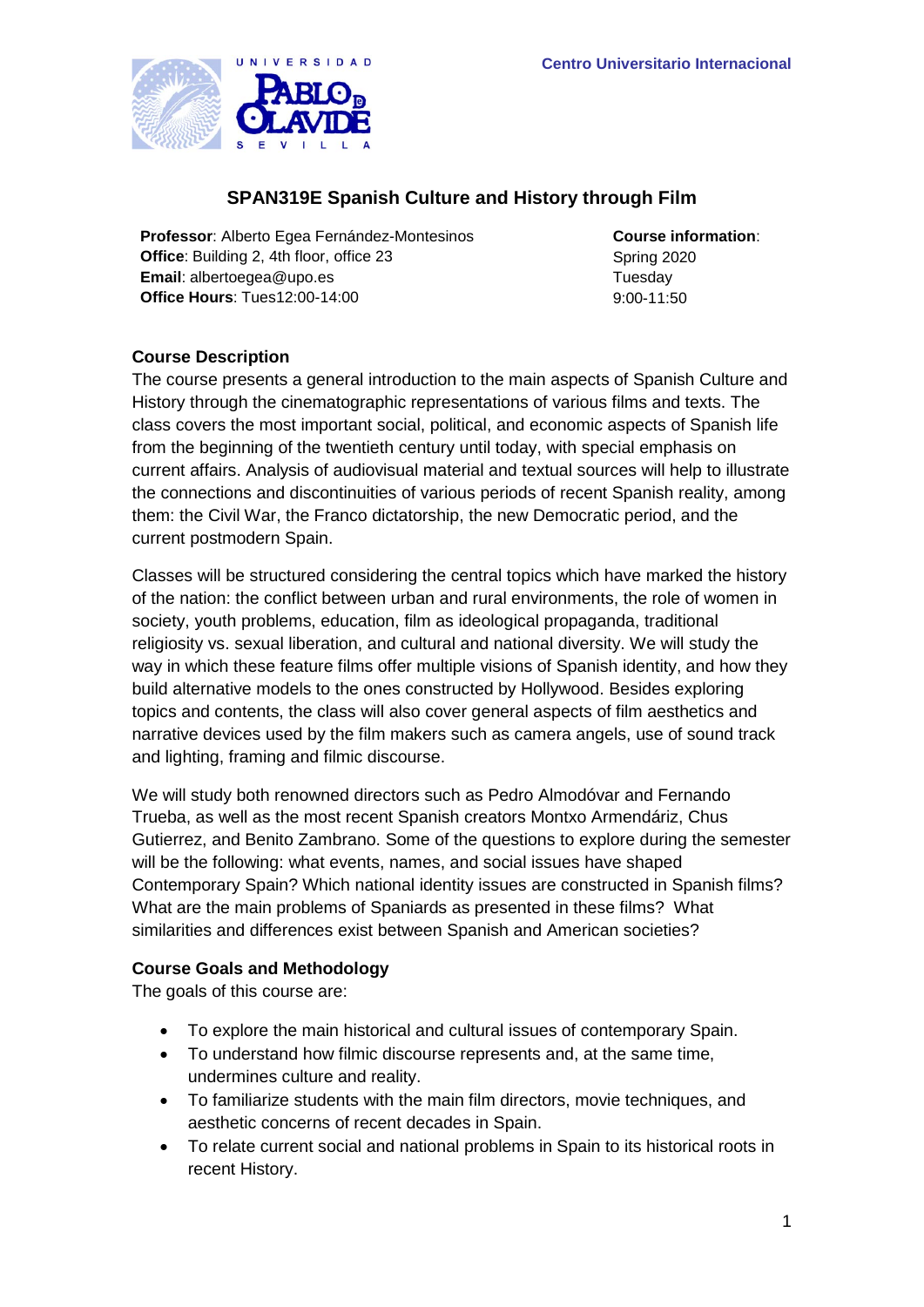

A variety of methodologies will be used, including lecture/presentation, discussions, debates, student presentations, and cooperative group work. The course includes both texts and films to be analyzed by students. Students are expected to read and reflect on the reading/audio+visual material and also to complete the handouts for each specific text and film before the class period. Films will be screened during class and require active work with questions and references to be completed before, during and after the screening.

Students will be given reading and filmic material to study during the semester and will be required to complete hours of preparatory work on which they may be tested in order to understand their level of knowledge and understanding in key areas. Course participants will be required to complete pre- and post-course tests, a class oral presentation, ICT activities by mobile phone, tablet or computer, exams and a final project.

# **Learning Objectives**

Through this course, students will:

- Be able to explain the main Historical events of Contemporary Spain
- Define basic concepts from the field of cultural theory.
- Outline the main Spanish cultural events from the 20th century to the present.
- Recognize significant social developments in Spanish contemporary period.
- Identify and critically explore the cultural foundations of the Spanish nation.
- Describe and classify basic concepts related to film aesthetics/form.
- Evaluate film under a critical perspective encompassing the political/ideological.
- Enhance inter-cultural awareness towards similarities and differences between Spanish and U.S. history and culture.

### **Required Texts**

There will be a COURSE PACK with the compulsory reading assignments available at the copy center in the Celestino Mutis Building (Building #17) on campus. Students should buy the one for this course and professor (Span 319E Professor Alberto Egea). Supplementary materials may be provided during the course. Power point presentations, extra readings, study guides for every reading and film handouts for the screenings will be available on Blackboard (virtual platform).

### Films

Films will be screened in class and are available at the Centro Universitario Internacional library. Students may also obtain copies of the movies from the professor by bringing a laptop to class.

- 1. Belle Epoque. Fernando Trueba. 1992. (109´).
- 2. La lengua de las mariposas. José Luis Cuerda. 1999. (96´).
- 3. La niña de tus ojos. Fernando Trueba. 1998. (121´).
- 4. La mala educación. Pedro Almodóvar. 2004. (105´).
- 5. El calentito. Chus Gutierrez. 2005. (90´).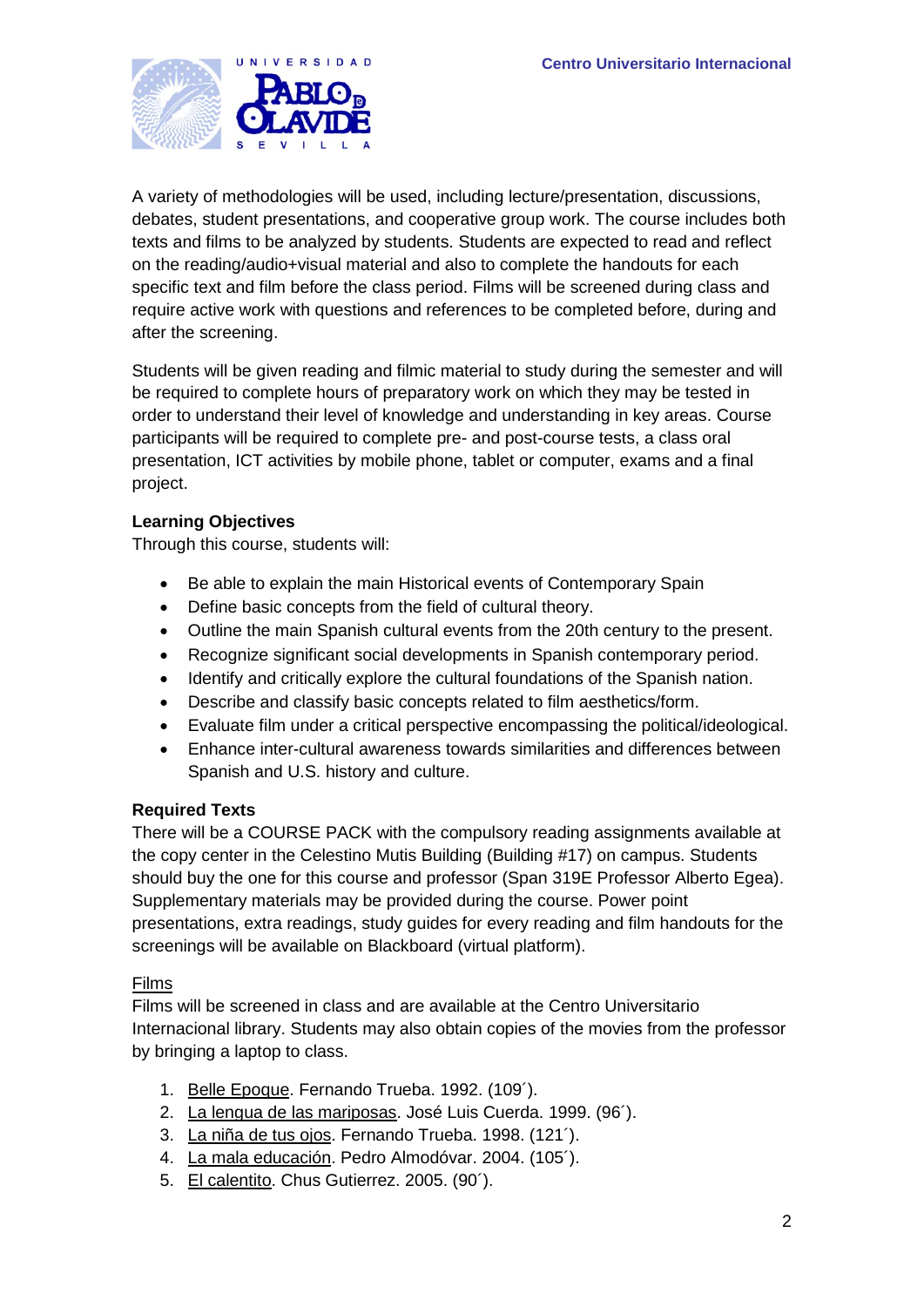

6. Ocho apellidos vascos. Emilio Martínez Lázaro. 2013. (95´).

### **Content Warnings**

The films of the course may contain explicit content that some viewers may find disturbing, scenes of a sexual nature, adult language, violence, etc.

#### Additional texts

- On History and Culture:
	- o Barton, Simon. A history of Spain. New York: Palgrave Macmillan, 2003.
	- o Carr, Raymond. Spain: a history. New York: Oxford University Press, 2000.
	- o Chislett, William. Spain: What Everyone Needs to Know. Oxford: Oxford University Press, 2013.
	- $\circ$  Crow, John A. Spain, the root and the flower: an interpretation of Spain and the Spanish people. Berkeley: University of California Press 2005.
	- o Gies, David T, ed. The Cambridge Companion to Modern Spanish Culture. Cambridge: Cambridge University Press, 1999.
	- o Jordan, Barry, and Rikki Morgan-Tamosunas, eds. Contemporary Spanish Cultural Studies. London: Arnold, 2000.
	- o Hooper, John. The New Spaniards. London: Penguin Books, 2006.
	- o Michener, James A. Iberia. Fawcett Books 1989.
	- o Pierson, Peter. The history of Spain. Westport: Greenwood Press, 1999.
	- o Richardson, Bill. Spanish studies: an introduction. London: Oxford University Press, 2001.
	- o Tremlett, Giles. Ghosts of Spain: travels through Spain and its silent past. New York: Walker, 2007.
- On Film:
	- o Bordwell, David, and Kristin Thompson. Film art: an introduction. Boston: McGraw Hill, 2008.
	- o Jordan, Barry. Contemporary Spanish Cinema. Manchester: Manchester University Press, 1998.
	- o Kinder, Marsha. Blood cinema: The Reconstruction of National Identity in Spain. Berkeley: University of California Press, 1993.
	- o McVey Gill, Mary. Cinema for Spanish Conversation. Newburyport: Focus, 2006.
	- o Mira, Alberto. The Cinema of Spain and Portugal. London: Wallflower, 2005.
	- o Monaco, James. How to Read a film. New York: Oxford University Press, 2009.
	- o Stone, Rob. Spanish Cinema. New York: Longman, 2002.
	- o Triana-Toribio, Nuria. Spanish National Cinema. London: Routledge, 2003.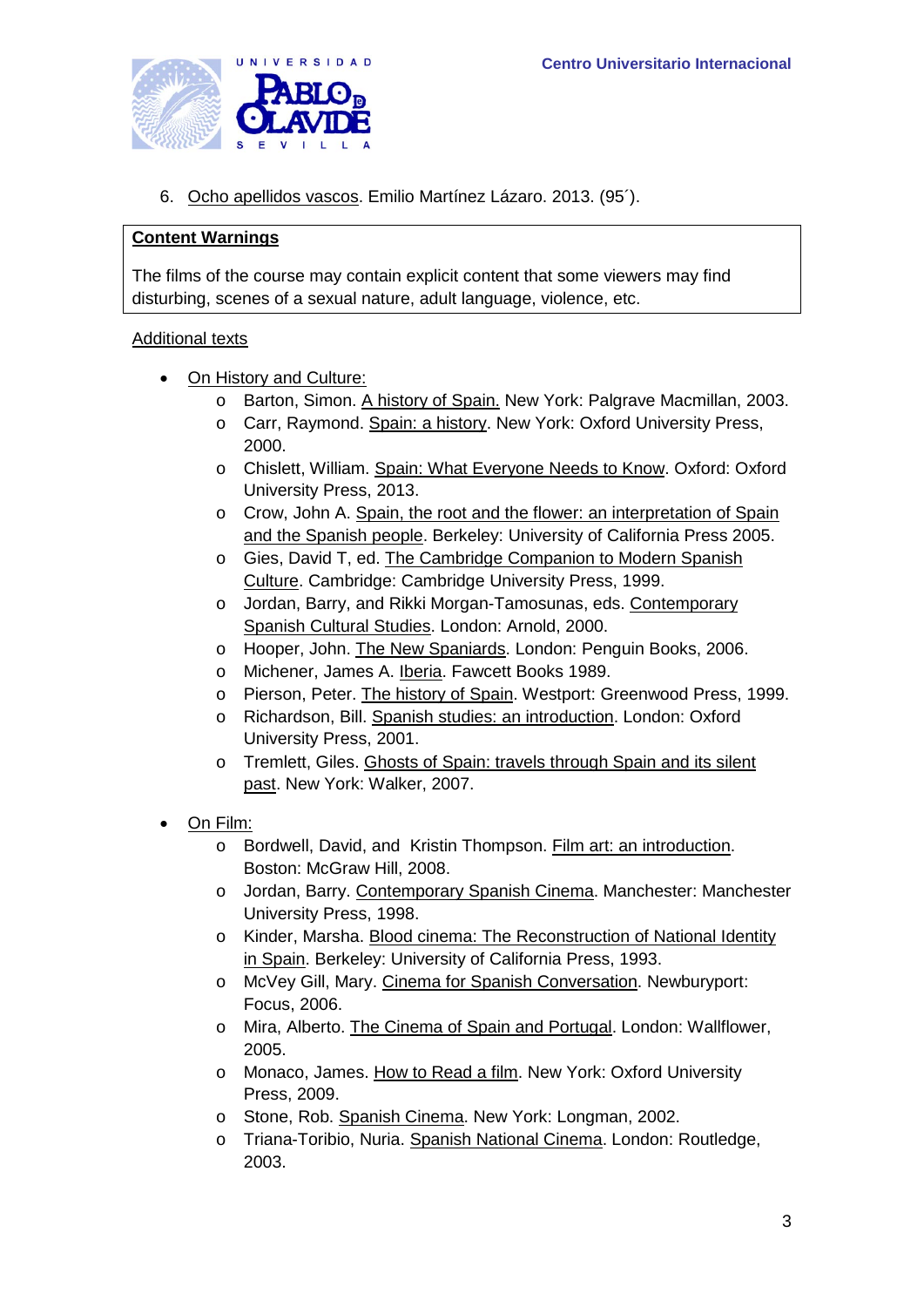

- Grammar books and dictionaries
	- o Merriam-Webster's Spanish-English Dictionary. Springfield: Merriam-Webster, 2002.
	- o The Oxford Spanish Dictionary: Spanish-English/English-Spanish. Oxford: Oxford University Press, 1994.
- Diccionarios en línea:
	- o <http://www.vox.es/consultar.html>
	- o [http://www.diccionarios.com](http://www.diccionarios.com/)
	- o <http://www.wordreference.com/>
- Webs
	- o http://www.ine.es Official website of the Spanish National Bureau of Statistics.
	- o http://www.mecd.gob.es/cultura-mecd/areas-cultura/cine.html Official website of the Spanish Ministry of Culture, Education and Sports, including a link to a comprehensive Spanish film database.

### **Course Requirements and Grading**

Students' progress will be checked by class participation, in-class quizzes, a response essay, and a final exam. The final grade is broken down as follows: Your final grade will be calculated as follows:

- Presentation (10%)
- Cell Phone Game (10%)
- Essay (10%)
- Participation (20%)
- Exams [Midterm+Final] (50%)

Essential factors in order to qualify for an A/A+ grade in this course are:

- To comply with reading assignments on a weekly basis.
- To develop analytical and critical skills and present them in class discussions and activities.
- To participate in class voluntarily and to contribute to discussions with informed reactions.
- To show excellent writing and interpretative skills when submitting papers and/or exams.

### **Participation**

Students will come prepared to class, reading the daily assignment from the course pack, and completing the screening of the films when necessary. Lively discussions will be encouraged at all times. Classes will be structured around class discussion (focusing on the readings and the films presented) moderated by the professor. Class participation will therefore be graded in accordance to both the students' previous readings and reflection about the assigned texts and films, and also their contribution to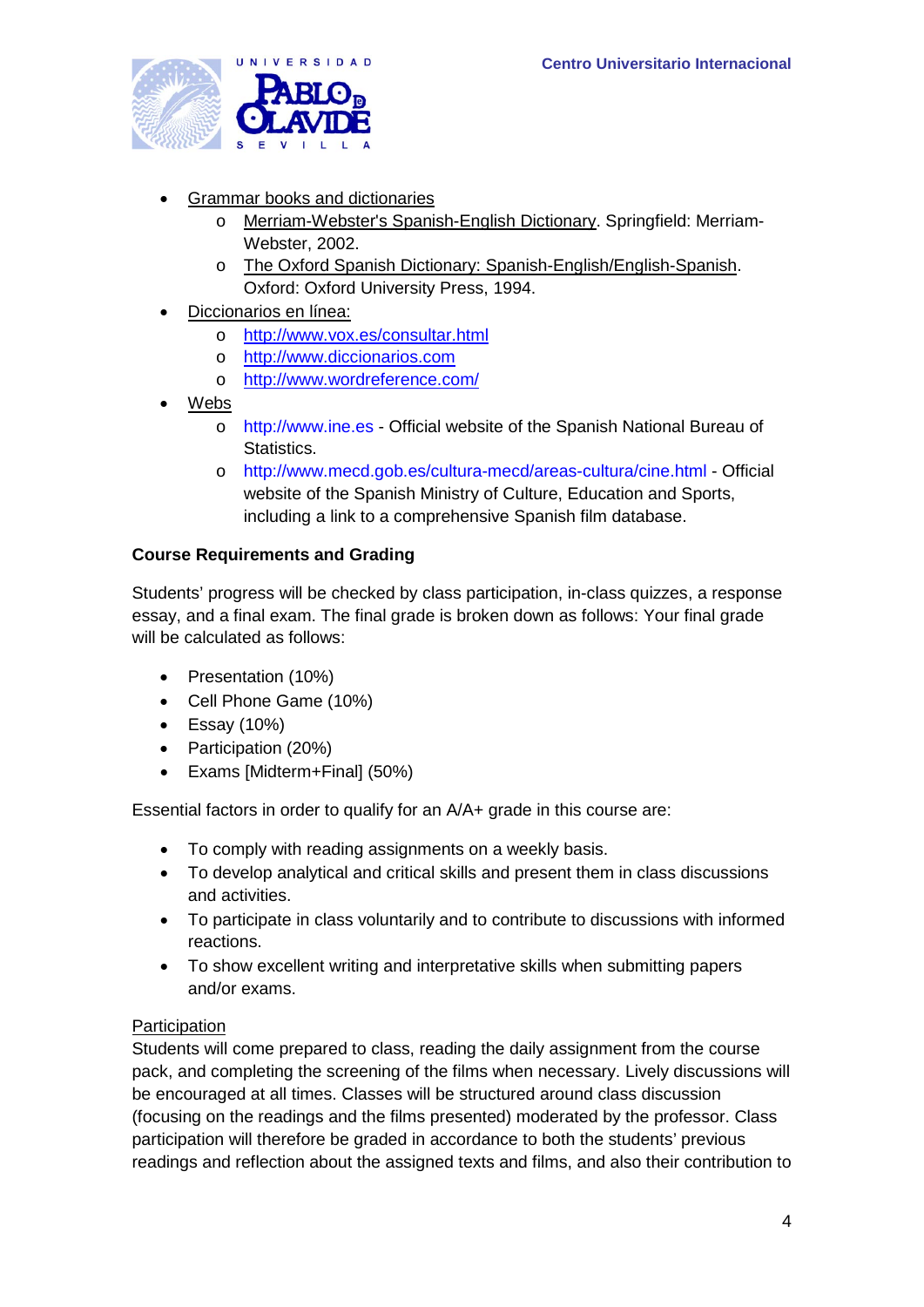

class discussion daily with relevant comments. (N.B.: 'being there' does not = ´participation´).

Active participation includes, but it is not limited to, the following behaviors:

- 1. Asking and answering questions in class;
- 2. Volunteering to answer questions and to engage in discussions;
- 3. Questioning information presented and discussed;
- 4. Engaging in class discussions and dialogues with class mates;
- 5. Participating in peer critiques with your class groups; and
- 6. Grappling with course content on a personal-level.

### Rubric for Assessing Participation<sup>[1](#page-4-0)</sup>:

|                                           | Exemplary (90%- 100%)                                                                                                                                                                                                       | Proficient (80%-90%)                                                                                                                                                                                                                   | Developing (70%-80%)                                                                                                                                                                      | Unacceptable (>70%)                                                                                                                                                           |
|-------------------------------------------|-----------------------------------------------------------------------------------------------------------------------------------------------------------------------------------------------------------------------------|----------------------------------------------------------------------------------------------------------------------------------------------------------------------------------------------------------------------------------------|-------------------------------------------------------------------------------------------------------------------------------------------------------------------------------------------|-------------------------------------------------------------------------------------------------------------------------------------------------------------------------------|
| Frequency of<br>participation<br>in class | Student initiates<br>contributions more than<br>once in each recitation.                                                                                                                                                    | Student initiates<br>contribution once in<br>each recitation.                                                                                                                                                                          | Student initiates<br>contribution at<br>least in half of the<br>recitations                                                                                                               | Student does not<br>initiate contribution<br>& needs instructor to<br>solicit input.                                                                                          |
| <b>Quality of</b><br>comments             | Comments always<br>insightful & constructive;<br>uses appropriate<br>terminology. Comments<br>balanced between general<br>impressions, opinions &<br>specific, thoughtful<br>criticisms or contributions.                   | Comments mostly<br>insightful & constructive;<br>mostly uses appropriate<br>terminology. Occasionally<br>comments are too<br>general or not relevant<br>to the discussion.                                                             | Comments are sometimes<br>constructive, with<br>occasional signs of<br>insight. Student does not<br>use appropriate<br>terminology; comments<br>not always relevant to<br>the discussion. | Comments are<br>uninformative, lacking in<br>appropriate terminology.<br>Heavy reliance on<br>opinion & personal taste,<br>e.g., "I love it", "I hate it",<br>"It's bad" etc. |
| Listening<br><b>Skills</b>                | Student listens attentively<br>when others present<br>materials, perspectives,<br>as indicated by comments<br>that build on others'<br>remarks, i.e., student<br>hears what others say<br>& contributes to the<br>dialogue. | Student is mostly attentive<br>when others present ideas,<br>materials, as indicated by<br>comments that reflect &<br>build on others' remarks.<br>Occasionally needs<br>encouragement or<br>reminder from T.A of<br>focus of comment. | Student is often inattentive<br>and needs reminder of<br>focus of class.<br>Occasionally makes<br>disruptive comments<br>while others are speaking.                                       | Does not listen to others;<br>regularly talks while others<br>speak or does not pay<br>attention while others<br>speak; detracts from<br>discussion; sleeps, etc.             |

### Cell Phone Game

Students will be able to review the content of each section with a mobile phone quiz conducted on each section. We will review the main points of the previous week during the first minutes of each section. The program we will use is kahoot, a game-based learning platform which requires the use of a cell phone, a tablet or laptop computer. Students will have to log in to the site https://kahoot.it/#/ and introduce the code

<span id="page-4-0"></span><sup>&</sup>lt;sup>1</sup> Source: Eberly Center for Teaching Excellence. Carnegie Mellon University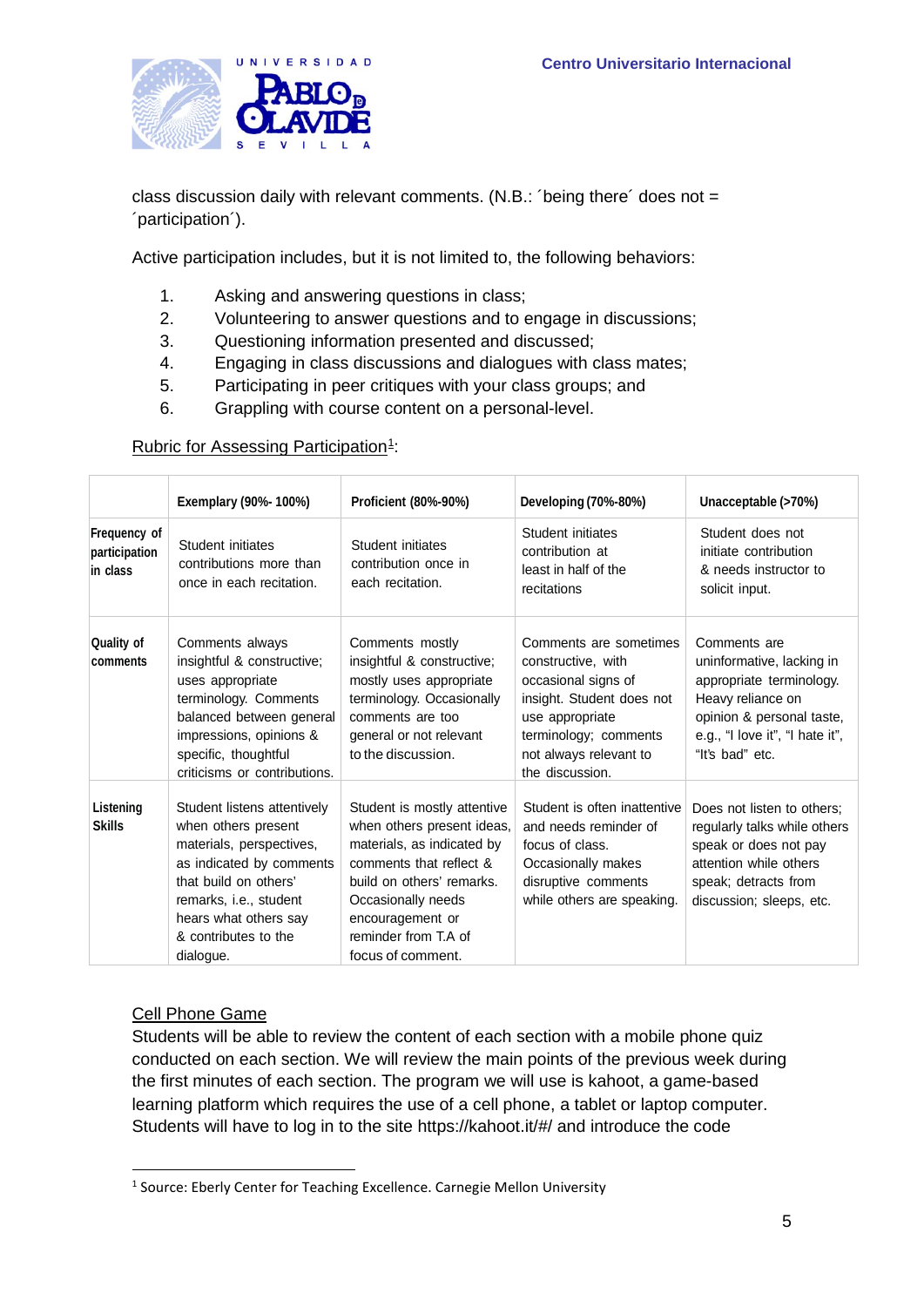

provided by the professor. Questions will be presented on the main screen of the classroom and students will have to answer them on their personal devices. This will serve a double objective: to refresh the main contents covered in the previous section and to provide a quiz grade for each student. Students will need to verify their wifi connectivity with Olavide Computer Center (CIC) in building 9 [https://www.upo.es/cic/servicios/catalogo-servicios/conexion-redes-inalambricas/].

# Oral presentation

Students will work in pairs to comply with this assignment. Each pair of students will be asked to present on a topic of their choice (see possible topics below) for a specific class period (\*see schedule down below). Presentations will be scheduled from session 2 onwards, at a pace of one or two presentations (2 to 4 students) per session. In session 1, the students and the professor will discuss and agree on the calendar of presentations for the whole semester.

To arrange the presentation, students should bring a well rehearsed presentation and a couple of questions (either about the content or a reflection about the topic) for the students in the class. Every group is expected to produce a clear, concise and illustrative power point/Prezi presentation. The presentation should contain key words (no whole sentences) since reading from the screen is not permitted (only flash cards are allowed, no full sheets of paper). Students can include extra material (images, Youtube videos, website links...), and also games and activities to make their presentations more attractive. Time limit for each presentation is 15 minutes (around 7 minutes for each student). Make sure not to exceed your allotted time. Topics are open but could include:

- Women rights in Spain
- The Outraged Movement
- Gay rights
- Minorities in Spain
- ´Botellona´ and drug use
- Art and artists in contemporary Spain
- Life under Franco
- Feminine Section / Censorship during Franco
- Propaganda and ´Españolada´ during the Dictatorship
- García Lorca and other contemporary authors
- Memoria Histórica
- Andalusian Culture: Flamenco, Bullfighting…
- Analysis of a movie sequence
- Spain Today: chose a topic on Economy, Culture or Society
- Catalonia´s aim for independence
- Free Health Care in Spain vs. US system
- US-Spain Relations
- The Spanish-American War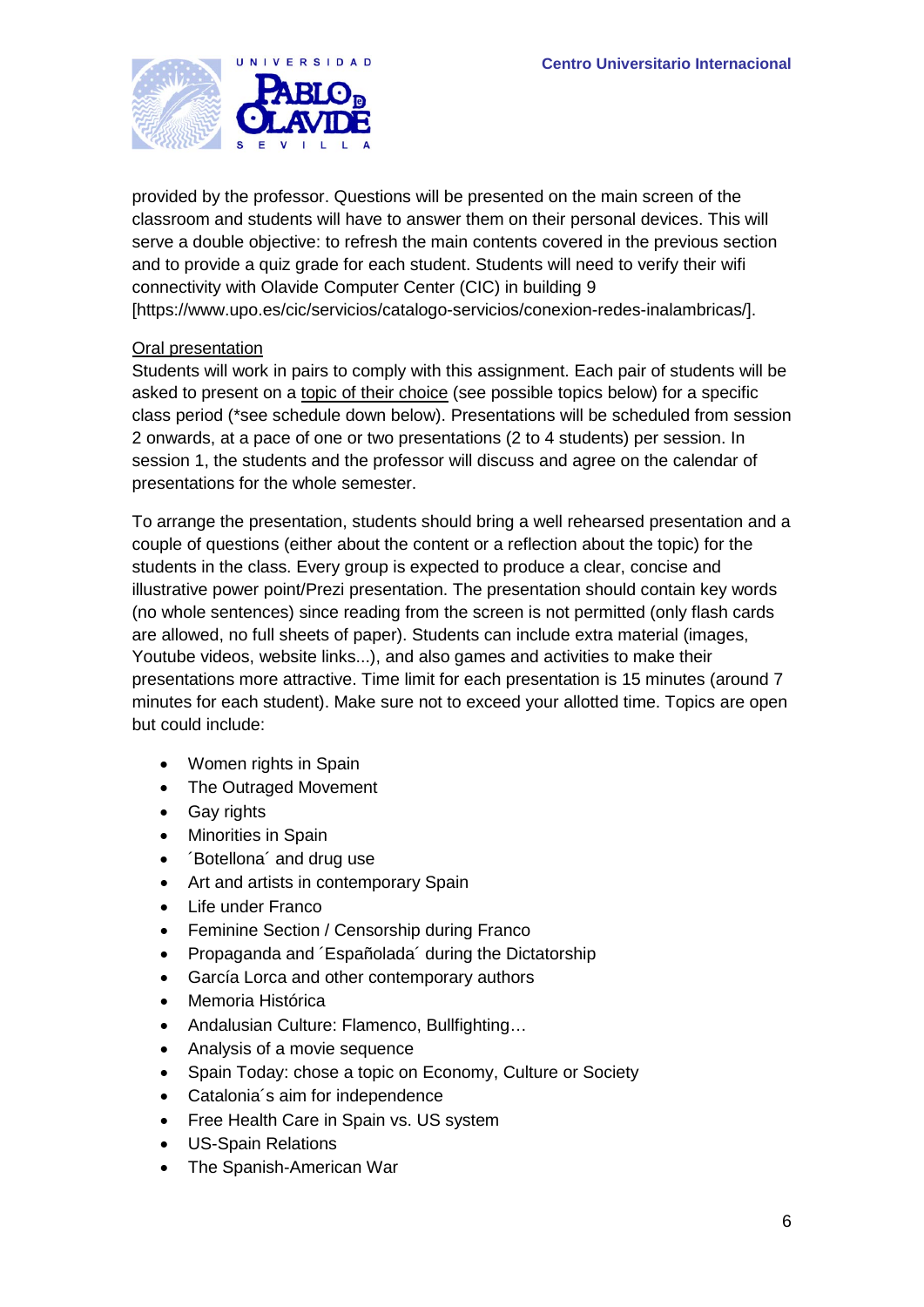

Students should consult the documents which will help them in the activity located in the Presentation section on Blackboard: "Advice on Giving a Good PowerPoint Presentation" and "Making PowerPoint Slides".

The professor will be available to solve any doubts on the presentations during office hours. The presentation will be graded on these sections:

- (a) Content (25%): Subject knowledge, materials used, resources, terminology, images, creativity, and interaction.
- (b) Organization (25%): Structure, transitions, introduction and index, visual aspects, conclusion.
- (c) Performance (25%): Timing, tone, eye contact, rhythm, vocal variety, movement, gestures, elaboration, enthusiasm, mechanics).
- (d) Power Point document (25%): Clarity, use of images, use of key points instead of complete sentences, lack of typos, size font used, emailing the document to the professor.

A copy of the power point will have to be sent to the professor the same day of the presentation. Failure to do so will lower the grade in 10/100 points.

### Essay

For your class essay, you will be able to choose from the following list. The films are available at CUI (Centro Universitario Internacional Library in building 25) in DVD format and students can use the computers at UPO´s library to watch them (ask at circulation desk about computers and laptops for the screening and for reservations check: https://www.upo.es/biblioteca/servicios/inst\_equip/reservas\_pc/). As a second form of screening, students can copy the film in class by bringing their laptops or hard drives to class. Students using this second option should use VCL player (www.videolan.org/vlc/ or www.softonic.com/s/vlc-player) to choose English subtitles (while watching the film, chose the "Subtitles" menu then select the subtitles file). If this option does not work, students can always get the films from CUI´s Library.

Information about each film will be provided in class, but students may also find additional plot information at http://www.imdb.com and http://www.filmaffinity.com.

Students may choose any film but these are a few suggestions:

- Ay Carmela. Carlos Saura. 1990. (102´). UPO Library: 860 SAN ñaq.
- El laberinto de Fauno. Guillermo del Toro. 2006. (112´).
- El lobo. Miguel Courtois. 2004. (130´).
- El niño. Daniel Monzón. 2013. (130<sup>'</sup>).
- El Olivo. Iciar Bollaín. 2016. (94´).
- Grupo 7. Alberto Rodríguez. 2012. (95´).
- La comunidad. Alex de la Iglesia. 2000. (110<sup>'</sup>).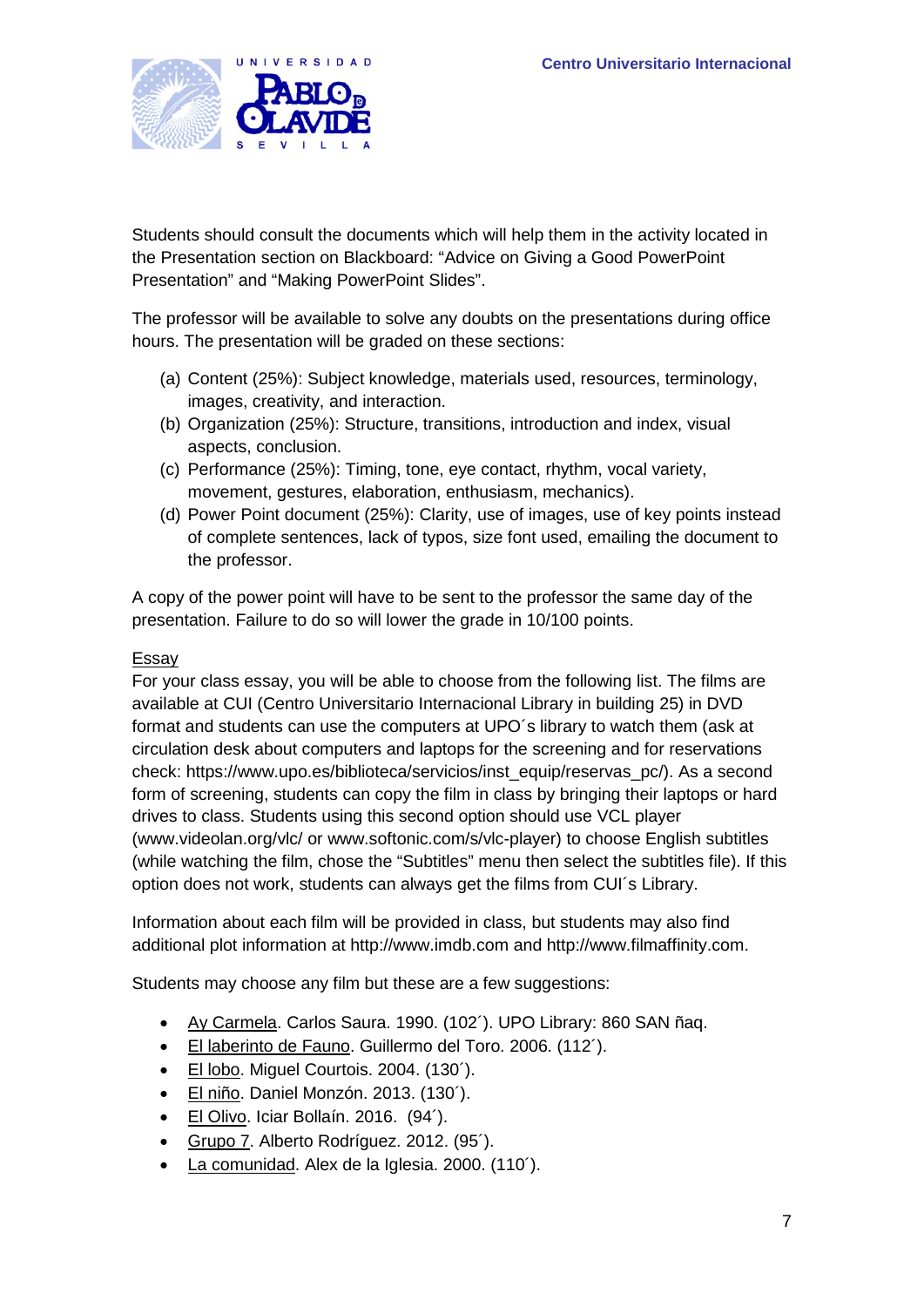

- La isla mínima. Alberto Rodríguez. 2014. (104´).
- Las 13 rosas. Emilio Martínez Lázaro. 2007. (100´).
- Libertarias. Vicente Aranda. 1996. (125<sup>'</sup>).
- Miel de naranjas. Imanol Uribe. 2012. (101´).
- Ocho apellidos catalanes. Emilio Martínez-Lázaro. 2015. (102´)
- Secretos del corazón. Montxo Armendáriz. 1997. (105´).
- Silencio en la nieve. Gerardo Herrero. 2011. (107<sup>^</sup>)

The assignment asks you to provide an informed reaction toward a Spanish film from the list above so that you better apprehend and reflect on the representation of the culture where you are now immersed. Films screened in class are NOT eligible for the essay. You should consult with your professor about your film choice before you start writing. Films are available in the university library or through your professor. Our class readings and film screenings so far have helped you to explore issues of Spanish culture and history—in particular, the ways in which film directors have portrayed Spaniards, their social and political circumstances as well as their preoccupations and desires along the 20th and 21st century. Your essay should be around 5 doublespaced pages.

To conduct your response to the film of your own choosing, please address at least the following issues:

#### 1. Introduction and thesis statement:

Please write an enticing introductory paragraph (around 10 lines) in which you identify the title of the film you have watched and provide a discernible thesis statement. (Please see the document "Thesis statement" from the University of North Carolina on Blackboard on how to write a plausible introduction and thesis statement.)

#### 2. Characters, Plot, Setting:

Provide a summary of the film (around 10 lines) in which you address the following questions:

- 2.1. What is the story about?
- 2.2. Where does it take place in Spain?

2.3. Who are the characters around whom the story revolves? What are they like?

#### 3. Main theme:

Identify the main theme of the film and any other sub-themes if present—e.g., rural vs. urban life, euthanasia, resistance during the Spanish Civil War, etc.,—and describe briefly how the director establishes this main theme (around 12 lines). Also, contextualize the film in its historical period: when does it happen? What major political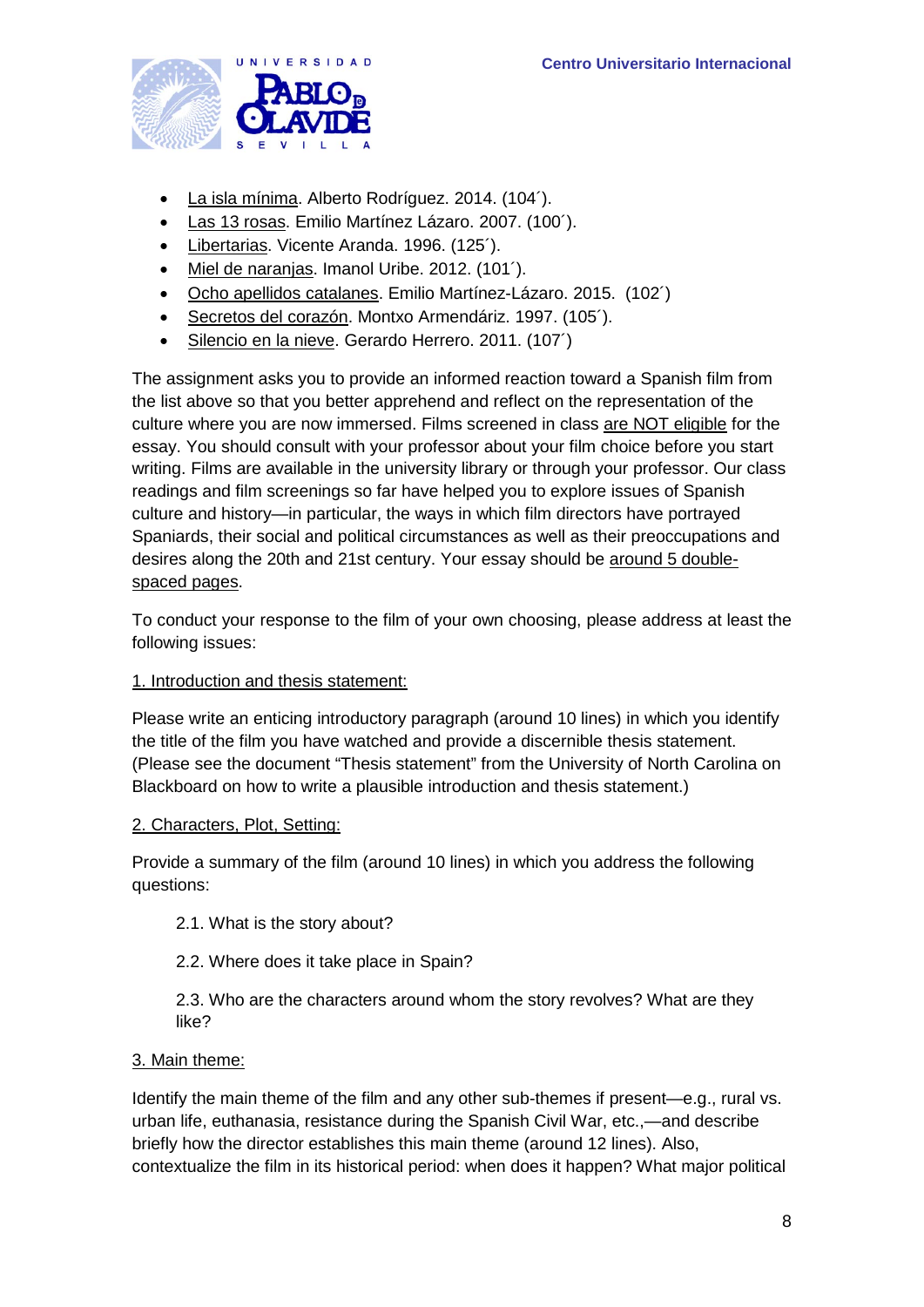

and social events happened during that time in Spain? What cultural references of that period come up in the film? (around 15 lines).

#### 4. Critics' reaction:

Research how cinema critics (in Spain or elsewhere) reacted to the film. Did the film earn the critics' approval unanimously? If critics offered differing views of the film, what was the principal point of contention? Incorporate one relevant quote from one of your sources (around 12 lines).

#### 5. Your reaction / analysis:

Offer an account of your own reaction in more than one paragraph (25 lines or more). Analyse the cultural and historical aspects presented in class. Remember to point out an example of cinematographic techniques used by the director to convey some particular message. Please consider the following questions to guide you through your response.

5. 1. What do you feel about the main theme of the film?

5. 2. Do you agree or disagree with how the film presented such theme? Why? Why not?

5. 3. Did the film illuminate any areas of Spanish culture and history in general that you did not know so far, i.e., what have you learnt after watching the film?

5.4. Cite some significant use of cinematographic techniques (types of shots, angles, colour, movement, use of soundtrack, etc.).

5. 5. Would you recommend this film? Why? Why not?

#### Minimum requirements:

Remember that not fulfilling one of these minimum requirements will lower your grade in this assignment:

- Length: around 5 double-spaced, typed pages (11-point Calibri font-default font in Word). It´s ok if the length is a little bit more.
- Format: place the following information on the left margin of the first page: Your name
	- Your professor's name Course Title **Date**

On subsequent pages, please use a heading including your last name and page number on the right-hand side of the page, for instance: Smith 2.

Handwritten and emailed essays will not be accepted. Late turn-ins will lower each essay grade by ½ a point per day.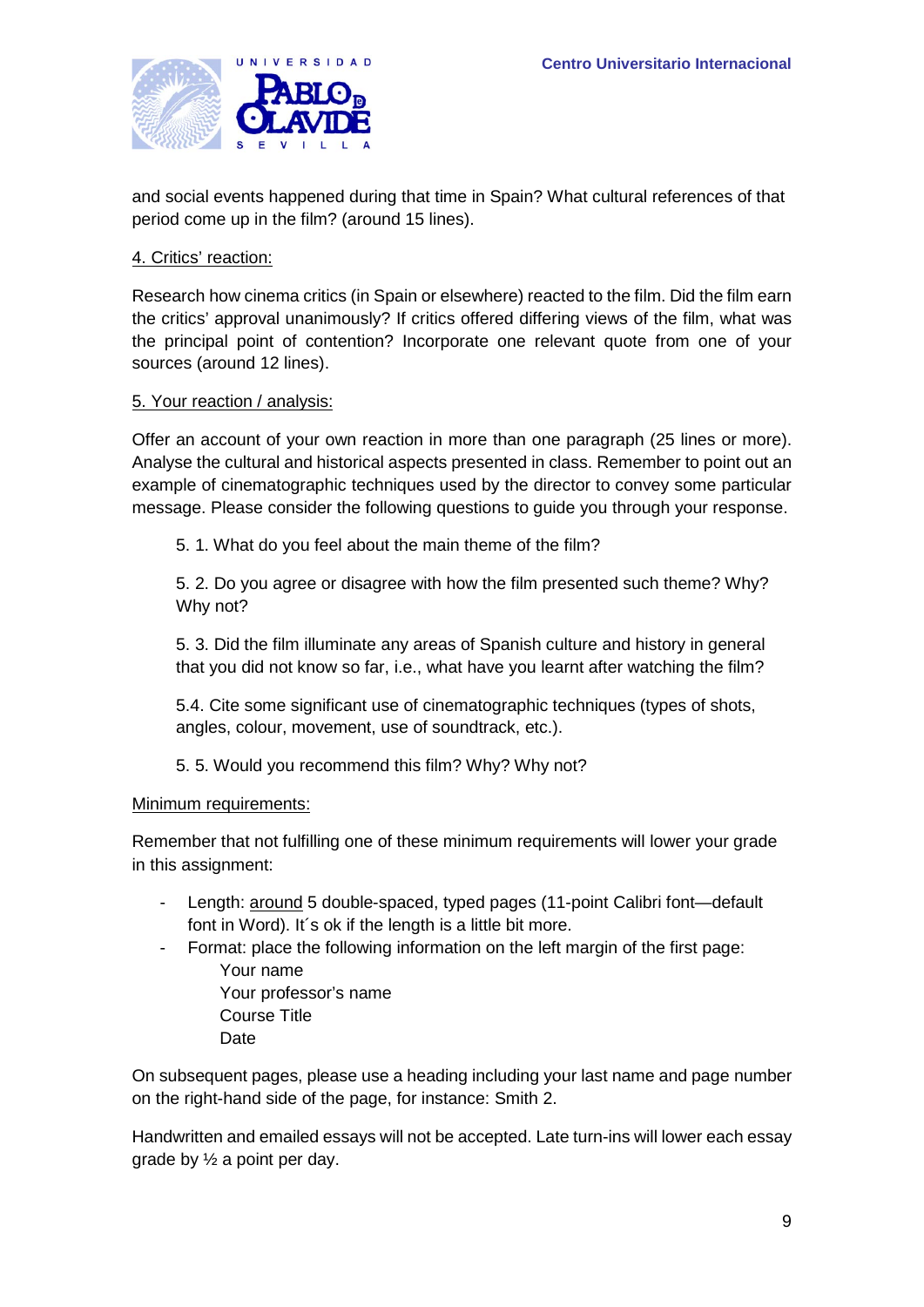

**DUE DATE**: Please, check the CALENDAR below for the deadline. Assignment grade will be reduced by 2 percentage points (e.g., from a 10% to a 8%) if the assignment is not received by the specified time, and by an additional 2% points for each additional day late.

#### Exam

Exams are aimed at evaluating both the students' specific knowledge of the topics covered in class and their ability to analyze and provide insightful reflections on the material presented in the readings. Questions will cover the contents of the related section/s of the syllabus (\*the final will NOT be cumulative) and focus on establishing thematic links between units. Both exams will have 4 sections:

- 1. Short questions about the historical and cultural aspects covered in the syllabus. These questions will be the same ones, or very similar, to the questions covered in class for the assigned readings and activities. [Up to 40%].
- 2. Multiple choice question as reviewed in the Cell Phone Game Kahoot. [Up to 12%].
- 3. Vocabulary words studied in class. [Up to 12%].
- 4. Essay based on film clip/s screened during the exam (and belonging to one of the movies previously screened in class) in its relationship with the theoretical texts of that section. [Up to 40%].

Sample exams can be found in the course Web-based platform. In addition, there is a power point explaining the structure and contents of the exam. The final exam's date will be announced in class. Exam dates will not be changed under any circumstances.

Exams and every other assignment will be marked following the Spanish numerical range. Here is a table to illustrate differences in conversion between the Spanish, U.S. and Standard European grading systems:

| <b>SPAIN</b> | 10 | 9.9 | 9,4 | 8,9          | 8,4 | 7,9 | .4             | 6,9 | 6,4 | 5,9 | 5,4 | 4.9 |
|--------------|----|-----|-----|--------------|-----|-----|----------------|-----|-----|-----|-----|-----|
|              |    |     |     | -            | -   |     |                |     |     |     | -   |     |
|              |    | 9,5 | 9   | 8,5          | 8   | 7,5 | $\overline{7}$ | 6,5 | 6   | 5,5 | 5   |     |
| <b>USA</b>   | A  | Α   | А-  | B+           | в   | B   | в-             | C+  | С   | С   | C-  |     |
| <b>ECTS</b>  | Α  | В   | B   | $\mathsf{C}$ | C   | C   |                | D   |     | Е   | E   |     |

### **General Course Policies**

Leaving the classroom: Leaving the classroom on repeated occasions is disturbing to both your professor and your classmates and may adversely affect your participation grade. Please make use of the 10 minute breaks in between classes to fill up your water bottle, use the restroom, etc.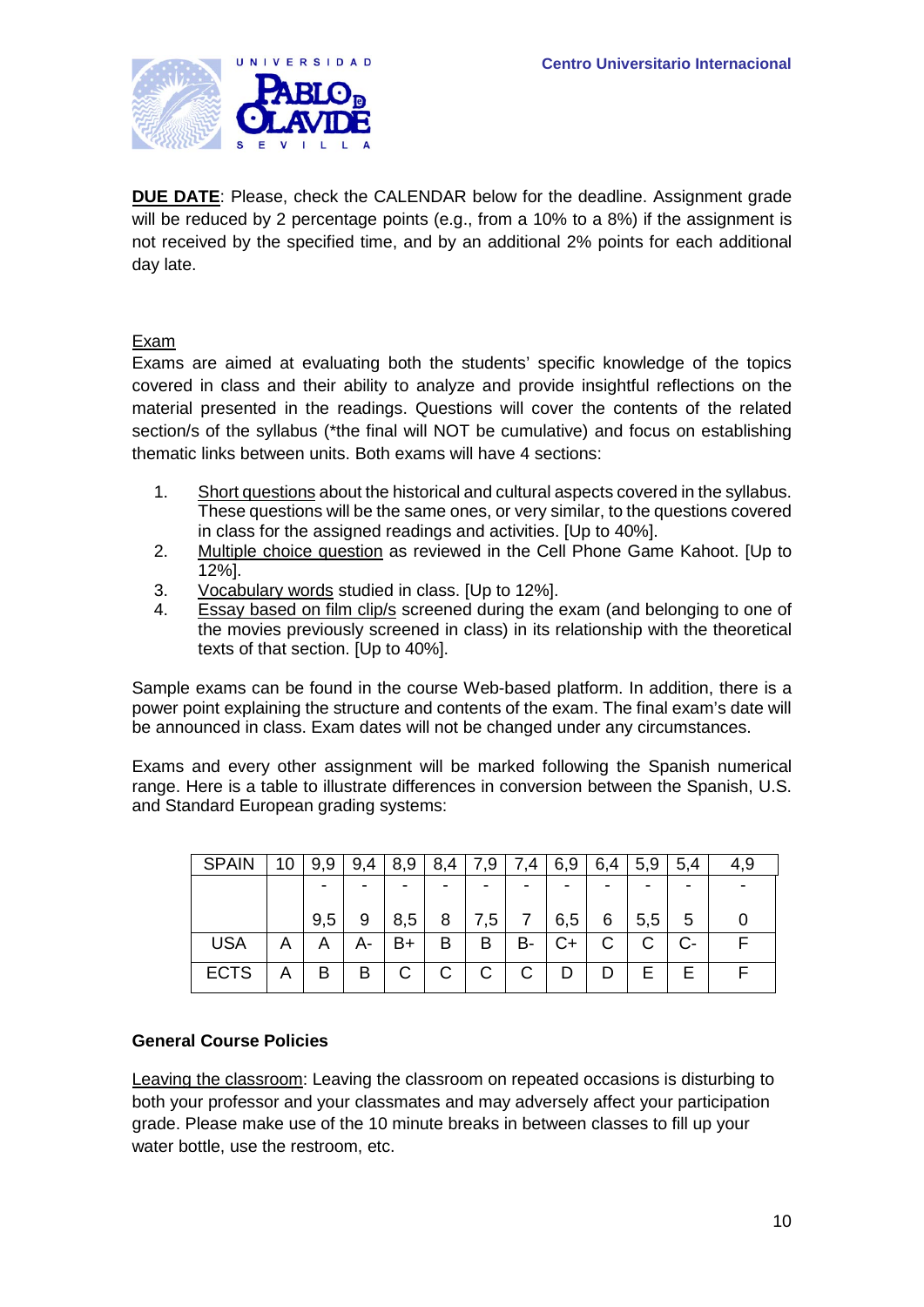

Punctuality and tardiness: Arriving late to class is disruptive to both the professor and your classmates. Please be punctual as your professor may count your late arrival as half of an absence or simply close the door, not let any late students in and consider it as one full absence.

Communicating with instructor: Please allow at least 48 hours for your instructor to respond to your emails. The weekend is not included in this timeframe. If you have an urgent request or question for your professor, be sure to send it during the week.

- Please keep your cell phone turned off during class and do keep it inside your bag (not on your desk), except during our ICT class activities.
- Laptops for note-taking only and ICT class activities.
- Students who wish to copy the films should bring their own laptop to class.

\*Non-compliance with any of the above may result in a student to be removed for the remainder of the class period.

Missed or late work: No late work will be accepted and no make-up assignments will be provided, with the exception of an extra credit assignment near the end of the semester. This would potentially increase a student´s final grade by a maximum of 5%. In the occasion of a missed class, students are responsible for asking classmates for notes or information on any likely activities to be developed later in class.

### **Attendance and Absentee Policy**

Attendance is mandatory at all classes. As we understand that you might fall ill or be unable to come to class (e.g. due to a religious holiday, a flight delay, a family wedding/ reunion, a graduation, a job interview, etc.) at some point during the semester, you are allowed up to 4 absences. You will be responsible for the material covered and any work missed. You will not need to justify your absences (up to 4) in any way unless you miss an exam, a presentation, a quiz, etc. In this case, you must present a doctor's note (signed, stamped and dated) to be able to reschedule the exam, etc. It will still count as an absence but you will be allowed to retake the exam, etc. We don't encourage you to use all 4 days unless you really need them as your participation grade may suffer if you are not in class. If used unwisely and you get sick late in the semester, the following penalties will apply:

- On your 5th absence, 1 point will be taken off of your final Spanish grade
- On your 6th absence, 3 points will be taken off of your final Spanish grade
- On your 7th absence, 5 points will be taken off of your final Spanish grade

For classes that meet once a week, each absence counts as two. For classes that meet daily, the penalties outlined above apply if you go over 6 absences  $(7<sup>th</sup>)$ absence=5th absence above). Exams missed due to an excused absence must be made up within a week of returning to classes. Talk to your professor immediately after your return.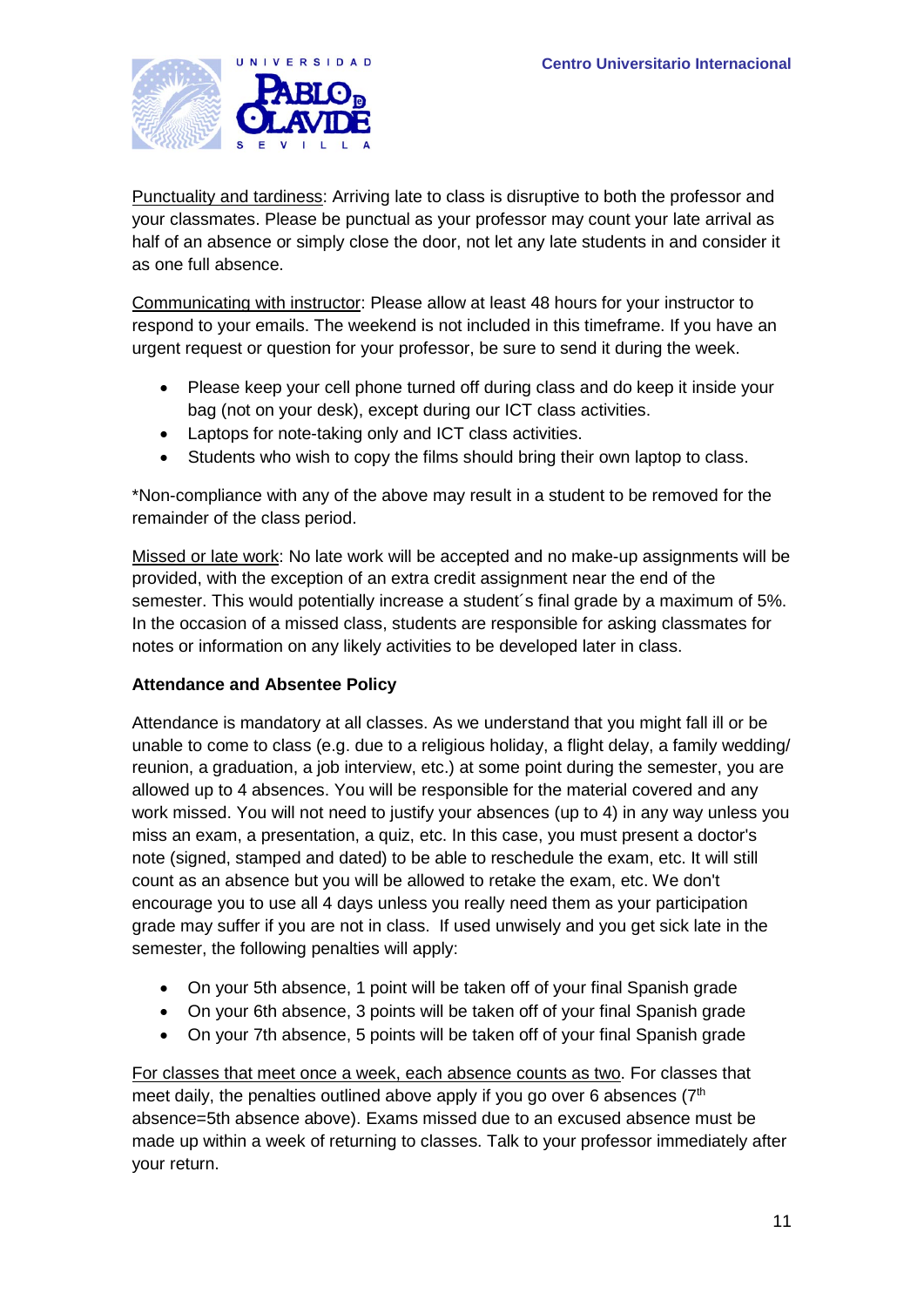

### **Academic Honesty**

Academic integrity is a guiding principle for all academic activity at Pablo de Olavide University. Cheating on exams and plagiarism (which includes copying from the Internet) are clear violations of academic honesty. A student is guilty of plagiarism when he or she presents another person's intellectual property as his or her own. The penalty for plagiarism and cheating is a failing grade for the assignment/exam and a failing grade for the course. Avoid plagiarism by citing sources properly, using footnotes and a bibliography, and not cutting and pasting information from various websites when writing assignments.

#### **Learning accommodations**

If you require special accommodations, you must stop by the International Center to speak to Carmen G. Hernández (the Faculty coordinator: cgheroje@acu.upo.es) to either turn in your documentation or to confirm that our office has received it. The deadline is February 21st. Carmen will explain the options available to you.

#### **Behavior Policy**

Students are expected to show integrity and act in a professional and respectful manner at all times. A student's attitude in class may influence his/her participation grade. The professor has a right to ask a student to leave the classroom if the student is unruly or appears intoxicated. If a student is asked to leave the classroom, that day will count as an absence regardless of how long the student has been in class. Cell phone use is not allowed and animals (except seeing-eye dogs) are not permitted in the classrooms.

#### **Course contents**

- Introduction: Constructing History and Representing Culture in FILM
	- 1. Introduction to Spanish History. Republic and Civil War
	- 2. The Franco Regime
	- 3. Introduction to Cinematography and Cultural Differences
	- 4. Censorship and Propaganda during Franco
	- 5. Religion and Popular Faith
	- 6. School, Gender Issues and Sexual Diversity
	- 7. The Democratic Period
	- 8. Spain´s cultural icons: Flamenco & Gastronomy
	- 9. 1990s to 2007: from Boom to Recession
	- 10. Spain Today: 2008-2018
	- 11. National Diversity and Catalonia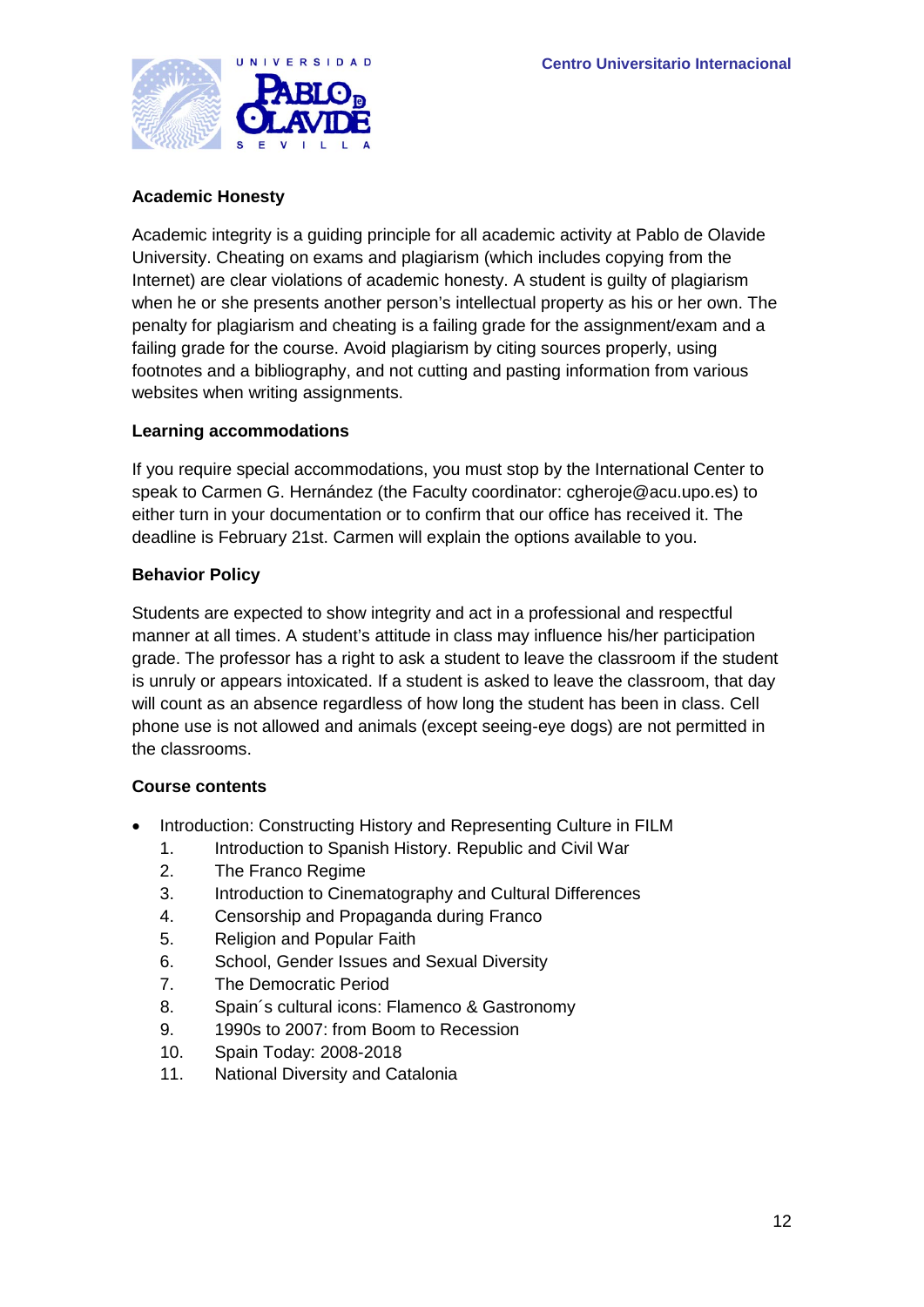

# **Class Schedule**

|                  | Introduction: Constructing History and Representing Culture in FILM  |                                  |
|------------------|----------------------------------------------------------------------|----------------------------------|
| <b>Februrary</b> | Course Presentation: Objectives, Contexts, Contents, and Methodolo(  | <b>Walk &amp;</b><br><b>Stop</b> |
| 4 <sup>th</sup>  | Spanish Film and Spanish Society: from Modernity to the 21st Century |                                  |
|                  | Screening: Belle Epoque [1st part]                                   | <b>KWLC</b>                      |

|                  |                                            | <b>U</b> Introduction to Spanish History                                                                                                                                                                                          |                                         |  |  |  |  |
|------------------|--------------------------------------------|-----------------------------------------------------------------------------------------------------------------------------------------------------------------------------------------------------------------------------------|-----------------------------------------|--|--|--|--|
|                  | <b>Republic and Civil War</b>              |                                                                                                                                                                                                                                   |                                         |  |  |  |  |
| 11th             | $\mathbb L$<br>$\Box$<br>۰Ø<br><b>Room</b> | "Introduction" and Sections [1-4, 23-41] from William Chislett. <b>SPAIN: What</b><br>Everyone Needs to Know<br>Advice on Giving a Good PowerPoint Presentation<br>Screening: Belle Epoque [2nd part]<br>Discussion: Belle Epoque | <b>Puzzle</b><br><b>Guernica</b>        |  |  |  |  |
|                  |                                            | <b>2</b> The Franco Regime                                                                                                                                                                                                        |                                         |  |  |  |  |
| 18 <sup>th</sup> | Ш                                          | The Franco Regime [42-59] from William Chislett                                                                                                                                                                                   |                                         |  |  |  |  |
|                  | K<br>ФØ                                    | Kahoot review<br>Screening: La lengua de las mariposas                                                                                                                                                                            | <b>History</b><br>through<br><b>ART</b> |  |  |  |  |

|                  |                | <b>B</b> Introduction to Cinematography and Cultural Differences                                                                                    |                        |  |  |
|------------------|----------------|-----------------------------------------------------------------------------------------------------------------------------------------------------|------------------------|--|--|
| 25 <sup>th</sup> | $\mathbb L$    | "Dimensions of Culture" by Geert Hofstede, "Time Orientations" by Edward<br>T. Hall's, "Communication in Spain" and "Spanish Society &<br>Culture". |                        |  |  |
|                  | $\circledcirc$ | Introduction to Cinematography:<br>https://www.youtube.com/watch?v=gQnKGXHbgMA                                                                      |                        |  |  |
|                  | <b>K!</b>      | Film Criticism: Basic Film Terms                                                                                                                    | <b>Write on Wall</b>   |  |  |
|                  |                | Kahoot review                                                                                                                                       | ٠                      |  |  |
|                  |                |                                                                                                                                                     | <b>Dinamic Talking</b> |  |  |

 $\overline{\phantom{a}}$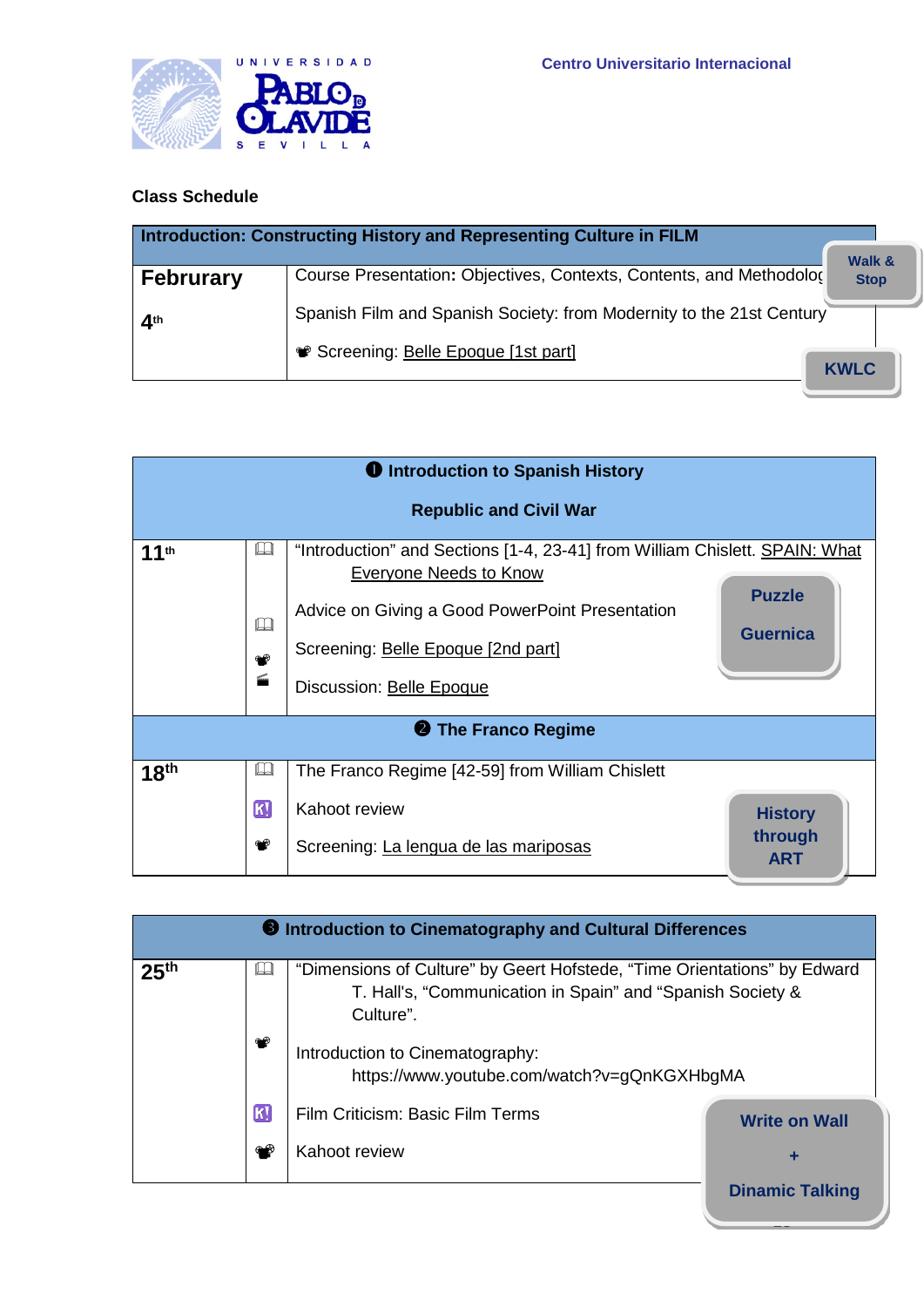

|  | Screening: La lengua de las mariposas [2nd part] |
|--|--------------------------------------------------|
|  | Discussion: La lengua de las mariposas           |
|  | Students presentation                            |

|                 |         | <b>4</b> Censorship and Propaganda during Franco        |                                |
|-----------------|---------|---------------------------------------------------------|--------------------------------|
| <b>March</b>    | HJ      | Censorship and Propaganda during Franco                 |                                |
| 3 <sup>rd</sup> | ⊕⊛<br>❤ | Screening: La niña de tus ojos<br>Students presentation | <b>Thinking</b><br><b>Hats</b> |

| 10 <sup>th</sup> | le | <b>Midterm exam</b> [first half of the class] |
|------------------|----|-----------------------------------------------|
|                  | ❤  | Screening: La niña de tus ojos [second half]  |

|                  |             | Religion and Popular Faith                                          |                              |
|------------------|-------------|---------------------------------------------------------------------|------------------------------|
| 17 <sup>th</sup> | $\Box$      | "Faith: What do Spaniards Believe?" [169-186] from Bill Richardson. |                              |
|                  |             | Spanish studies: an introduction                                    |                              |
|                  | K           | Students presentation                                               | <b>Find your</b><br>partner: |
|                  | <b>Room</b> | Discussion: La niña de tus ojos                                     | <b>Autonomías</b>            |
|                  | ا®          | Screening: La mala educación                                        |                              |

|                  |                  | <b>6</b> School, Gender Issues and Sexual Diversity                                             |          |
|------------------|------------------|-------------------------------------------------------------------------------------------------|----------|
| 24 <sup>th</sup> | IJ               | "Sex: From Francoist Prudery to Gay Marriages" [108-122] from John<br>Hooper. The New Spaniards |          |
|                  | <b>Room</b><br>❤ | Screening: La mala educación<br>Discussion: La mala educación                                   | 4 Sabios |
|                  |                  | Students presentation                                                                           |          |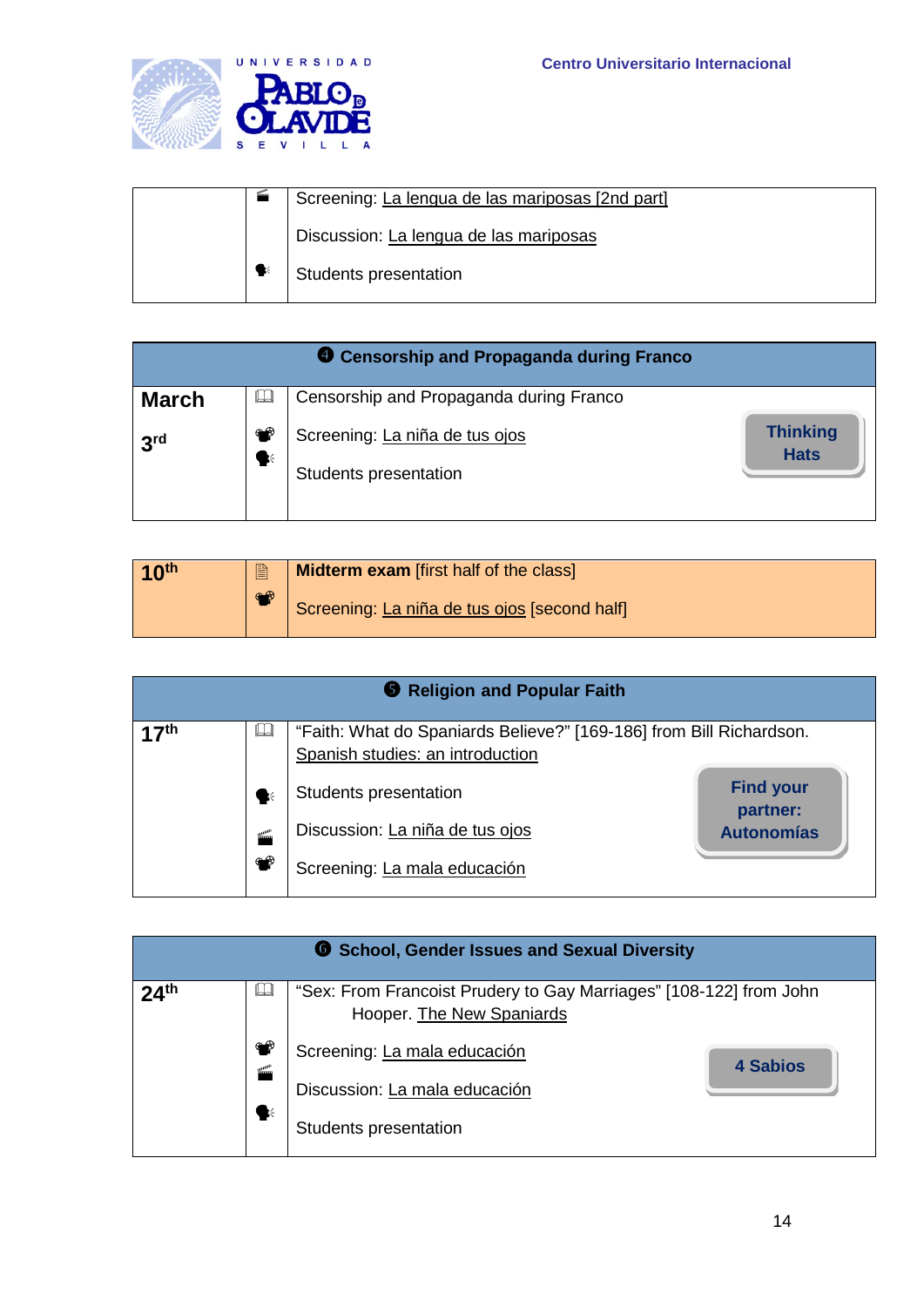

| The Democratic Period |    |                                                                                                                                          |                     |  |  |  |
|-----------------------|----|------------------------------------------------------------------------------------------------------------------------------------------|---------------------|--|--|--|
| 31 <sup>st</sup>      | IJ | The Transition to Democracy and The Socialist Era [74-76, 90-103, 116-<br>123] from William Chislett. SPAIN: What Everyone Needs to Know |                     |  |  |  |
|                       | K) | Kahoot review                                                                                                                            |                     |  |  |  |
|                       |    | Screening: El Calentito                                                                                                                  | <b>Jigsaw</b>       |  |  |  |
|                       | 长  | Students presentation                                                                                                                    | <b>Map of Spain</b> |  |  |  |

|                  |                           | <sup>3</sup> Spain's cultural icons: Flamenco & Gastronomy                                                                                                                          |                 |
|------------------|---------------------------|-------------------------------------------------------------------------------------------------------------------------------------------------------------------------------------|-----------------|
| <b>April</b>     | HJ                        | "Spain and the Mediterranean Diet"                                                                                                                                                  |                 |
| 14 <sup>th</sup> | Ш                         | "Spanish food: Food for thought, eating with your intellect." "Eating in<br>Spain: Sustenance for the Soul." "Spain, Land of 10 P.M. Dinners,<br>Asks if It's Time to Reset Clock." |                 |
|                  | Ш                         | Flamenco: cooperative activity                                                                                                                                                      |                 |
|                  | $\left[\mathrm{K}\right]$ | Kahoot review                                                                                                                                                                       | <b>Hexagon</b>  |
|                  | ⊕                         | Screening: El Calentito                                                                                                                                                             | <b>Flamenco</b> |
|                  | <b>Room</b>               | Discussion: El Calentito                                                                                                                                                            |                 |
|                  | $\geq$                    | Students presentation                                                                                                                                                               |                 |

| <b>9</b> 1990s to 2007: from Boom to Recession |        |                                                                                                                   |  |  |
|------------------------------------------------|--------|-------------------------------------------------------------------------------------------------------------------|--|--|
| $21$ <sup>st</sup>                             | IJ     | Sections [135-137, 140-147, 151-155, 157-159] from William Chislett.<br><b>SPAIN: What Everyone Needs to Know</b> |  |  |
|                                                | ❤<br>₹ | Screening: 8 apellidos vascos<br>Students presentation                                                            |  |  |

|            |    | <b>10 Spain Today: 2008-2018</b>                                                |
|------------|----|---------------------------------------------------------------------------------|
| <b>May</b> | HJ | Sections [163-186] from William Chislett. SPAIN: What Everyone Needs to<br>Know |

**Mind Map Card Game:**